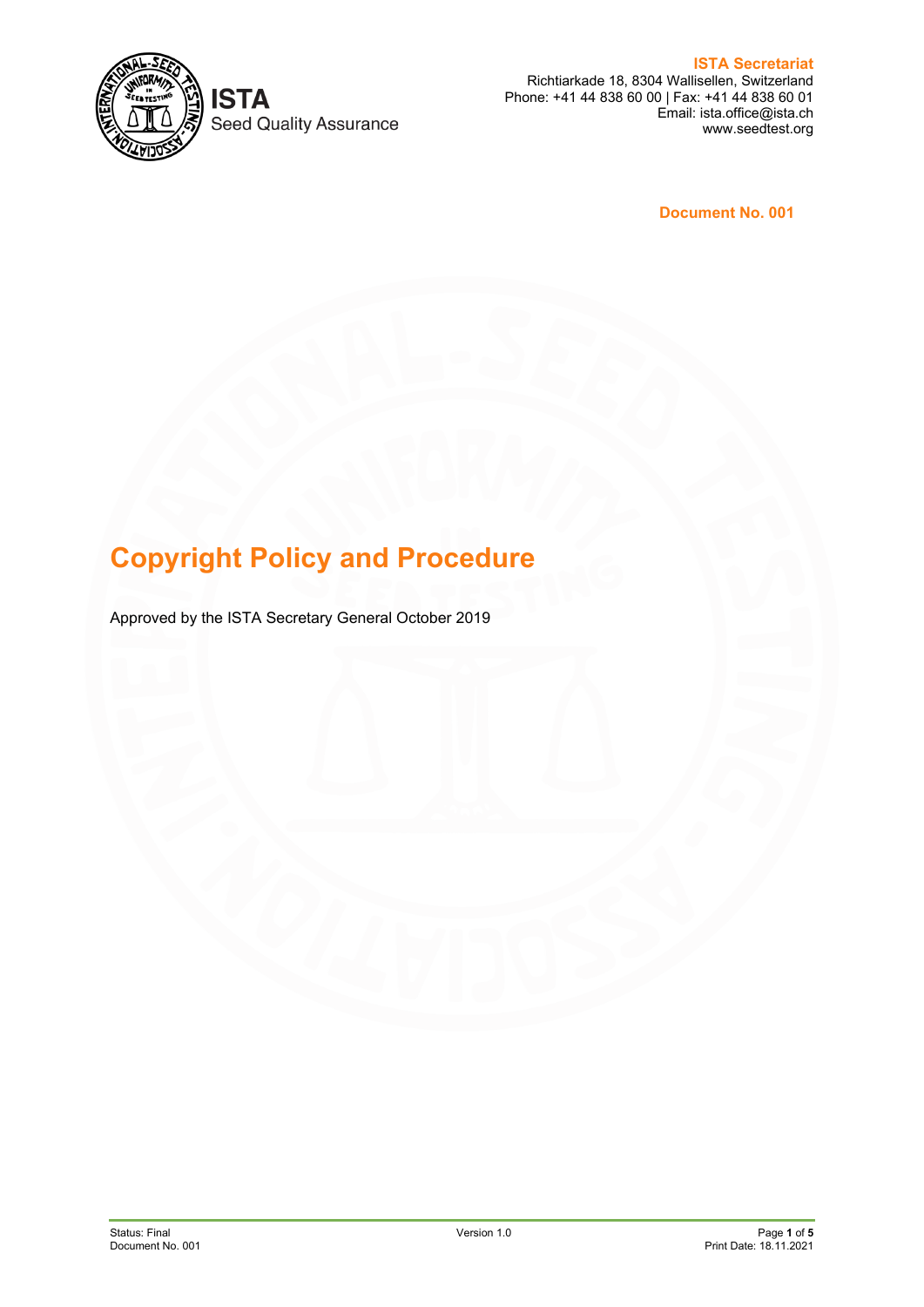# **§ 1. SCOPE**

This document specifies the principles and conditions under which ISTA [1] grants permission for reproducing, copying, quoting, translating and/or distributing ISTA publications and/or ISTA online material (in any form or by any means, electronic or mechanical), and the conditions under which ISTA requires anyone to receive prior permission and/or pay a fee.

# **§ 2. GENERAL PRINCIPLES**

- 1. 1. The ISTA Copyright Policy and Procedure applies to all ISTA Works [2] including publications and documents edited/published by ISTA as well as the ISTA Website [3] and its online material
- 2. 2. ISTA Works are protected by copyright and other intellectual property laws. ISTA owns, in all countries, all rights whatever in the Works, including, without any limitation thereby, the right to use, edit, print, publish and sell all or apart/parts, of Works in any form and in any language.
- 3. 3. Each publisher or author who intends to reproduce, copy, quote, translate or distribute ISTA Works in whole or in part must obtain written permission from ISTA. The material may only be used in the manner stated in thepermission.
- 4. 4. The permission formalises the arrangements, i.e. number of copies for free or for sale, pricing, royalties and fees, style and format requirements, the ISTA copyright statement and notice of permission in the text and author's warranty confirmation.
- 5. 5. The permission is only valid for the specific use, format and edition of a Work for which the application was made. Where it is also intended that amendments or new editions will be included, this has to be explicitly stated in the permission, otherwise a new permission must be applied for.
- 6. 6. Any person who commits any unauthorized act in relation to ISTA Works may be liable to criminal prosecution and civil claims for damages.

#### **§ 3. PERMISSION TO REPRODUCE, COPY, QUOTE OR DISTRIBUTE MATERIAL OF ISTA WORKS**

#### **A) MATERIAL FOR ONLINE USE**

- 1. Permission is not required for linking to any document or page of an ISTA Website, but notification of use is appreciated.
- 2. ISTA does not grant permission for downloading or posting of any ISTA material on another website, newsgroup or electronic mailing list.
- 3. ISTA does not allow distribution of electronic versions of articles or text excerpts of any ISTA Work. Distribution includes activities such as placing the files on file- sharing networks, making them available online, e-mailing them or making any electronic copies except for backup purposes. The one exception is for authors of papers published in Seed Science and Technology who can distribute the PDF of their paper on request on a non-cost basis only.

#### **B) MATERIAL FOR PRINT OR PUBLICATION**

### **1. Fair Use / Personal Use**

- 1.1 ISTA does not charge for and grants use without requiring a copyright permission request for:
- 1. Copying parts of the ISTA Works for use in quality documents of ISTA Member Laboratories.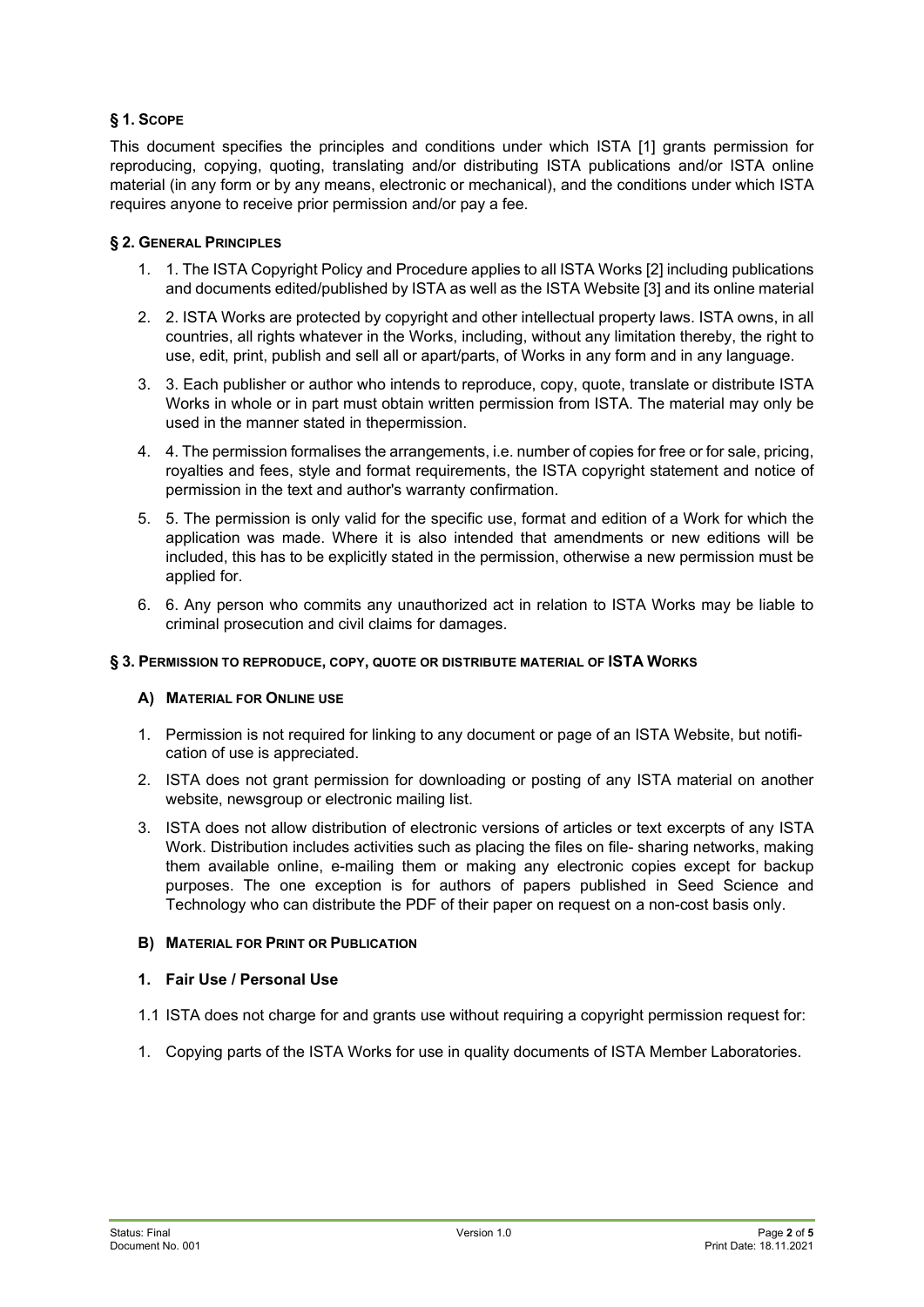- 2. Quotation or reproduction of
	- a single extract of less than 400 words from a book or less than 50 words from an article.
	- a series of extracts from one publication totalling less than 800 words, of which any one extract is less than 300 words.
	- single figures, diagrams or photographs.
- 3. Reproduction or republication of abstracts only.
- 4. Photocopying of Seed Science and Technology papers for personal use.
- 5. Educational institutions making small quantities (<25) of photocopies of articles for classroom use.
- 6. Use of small quantities (<25) of printed or photocopied articles within an organisation, at board meetings, at small seminars or training sessions.

1.2 A credit line must be stated on each copy (see credit line).

#### **2. Classroom use; photocopying/reprinting for course packets**

2.1 ISTA Books [4]

For use of ISTA Works in training courses requiring participants to pay a fee, explicit permission has to be obtained.

Under such circumstances ISTA charges a reprint fee:

- per figure or table: CHF 20.- reprint fee (max. CHF 200.-);
- 1-10% of total content: CHF 200.- reprint fee;
- 10% or more of total content: permission will be denied.

#### 2.2 Seed Science and Technology

For reproduction of articles in quantities of 25 or more, use of an article in commercial training courses for which participants pay a fee, or for reprinting an article in a publication, explicit permission has to be obtained. Under such circumstances ISTA charges a reprint fee of CHF 50. per article.

2.3 A credit line must be stated on each copy (see credit line).

#### **3. Commercial Use**

3.1 For use or distribution of ISTA Works in other publications (books, journals, magazines, newsletters, brochures, marketing material, newspaper articles, annual reports, etc.), focus groups, interviews, reports and educational packets, explicit permission has to be obtained.

#### 3.2 ISTA Books

- 1-10% of total content: CHF 1'000.- reprint fee; maximum print run 1'000 copies;
- 10% or more of total content: permission denied.

#### 3.3 Seed Science and Technology

ISTA charges a fee of CHF 50.- per text page and figure.

#### 3.4 A credit line must be stated (see credit line).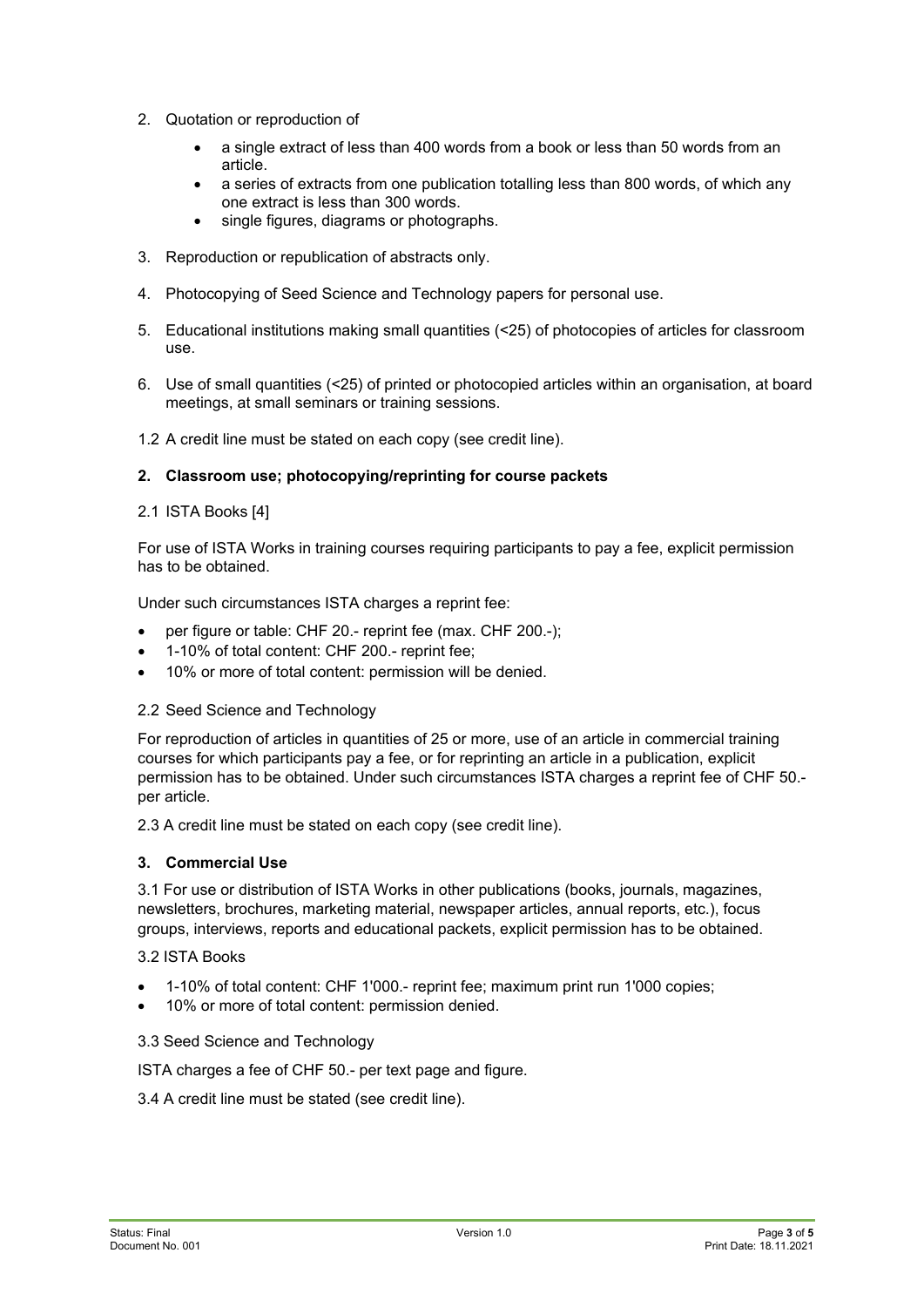# **4. Credit Line**

Where use is made of ISTA Works in accordance with the preceding articles of this section, correct citation of the author and the source shall be made. In the case of classroom and commercial use, ISTA requires that in addition to the original citation, all copies must carry the notice of permission and the contact details on the first page of the document or immediately before or after the material without exception. Credit shall be given to the author(s) and ISTA of the material(s) re- used.

That credit line shall include the following:

- For material republished from books: author, title of book, edition, page range, ISTA as publisher, city, copyright year, and 'reprinted [or adapted] with permission of the International Seed Testing Association (ISTA), Richtiarkade 18, CH-8304 Wallisellen, Switzerland - phone +41-44-838 60 00 - fax +41-44-838 60 01 - e- mail: [ista.office\(at\)ista.ch](mailto:ista.office@ista.ch) - [www.seedtest.org.](https://www.seedtest.org/en/home.html)
- For material republished from articles: author, title of article, title of journal, volume number, issue number (if relevant), page range, date, ISTA as publisher, and 'reprinted [or adapted] with permission of the International Seed Testing Association (ISTA), Richtiarkade 18, CH-8304 Wallisellen, Switzerland - phone +41-44-838 60 00 - fax +41-44-838 60 01 - e- mail: [ista.office\(at\)ista.ch](mailto:ista.office@ista.ch) - [www.seedtest.org.](https://www.seedtest.org/en/home.html)

#### **§ 4. PERMISSION FOR TRANSLATION OF ISTA WORK**

- 1. Permission must be obtained for the translation of parts of the International Rules for Seed Testing, articles of Seed Science and Technology, handbooks and proceedings unless it is for use exclusively by the Member [5] responsible for the translation.
- 2. Permission for translating the International Rules for Seed Testing, handbooks and proceedings is given only to a Member. A contract has to be signed by the Member and the ISTA Secretary General.
- 3. The Member may commission a third party to carry out the translation, but the translations for distribution must be approved by the Member.

#### **4. Copyright/Permission note**

- 4.2 ISTA keeps the exclusive copyright.
- 4.3 The Member is not allowed to transfer any ISTA copyright to third parties.
- 4.3 ISTA permits the Member to translate ISTA Works into another language and to publish it in this language.
- 4.4 The Member must print the following notification in each published copy of the translation:

#### 'Original title: »ISTA Work, Edition«

This text has been translated from the original English version by »name of the Member«. The sole responsibility for the accuracy of the translation of the text into »language« lies fully with the »name of the Member« and not with the International Seed Testing Association (ISTA). The original edition is published by the International Seed Testing Association (ISTA). All rights reserved. No part of this book may be reproduced or transmitted in any form or by any means, electronic or mechanical, including photocopying, recording or by any information storage and retrieval system, without permission from the International Seed Testing Association (ISTA).'